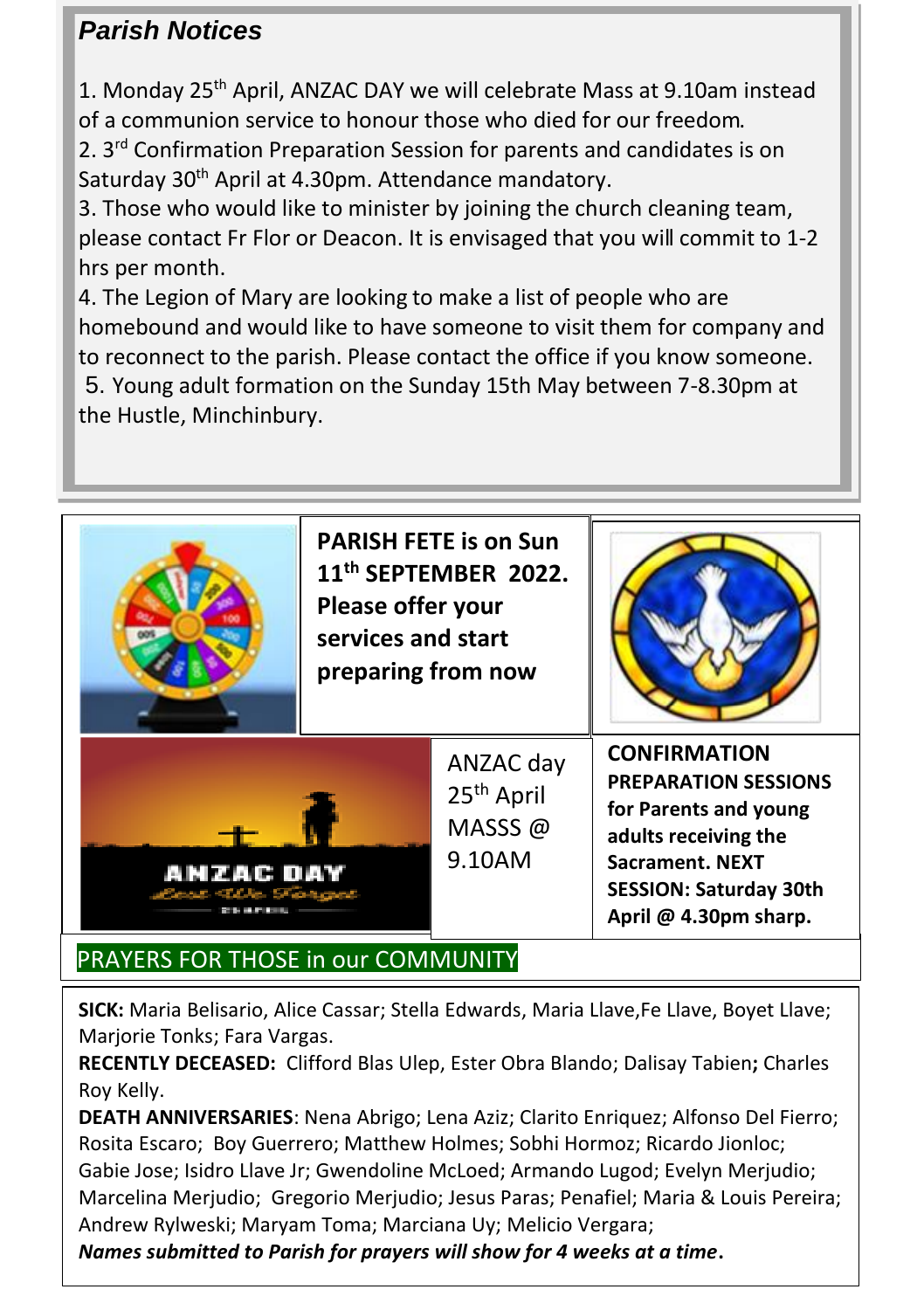

**SACRED HEART PARISH** 

SOUTH MT DRUITT

9 Ropes Creek Road Mt Druitt NSW 2770 tel: [98323896](tel:98323896) **2nd Sunday of EASTER (C) 24th April 2022**



# **Gospel Reflection by Greg Sunter**

This passage can be seen as the gospel writer's version of the Pentecost that was previously recorded by the writer of Luke-Acts. As the account of Pentecost in the book of Acts was already in existence, the gospel writer felt no concern about alluding to it in his version of the gospel story. The inclusion of this event in the gospel of John adds a 'completeness' to the gospel text – from the Word with God in chapter 1 through the ministry, death and resurrection of Jesus to this moment of charging his disciples with the task of carrying on his work and breathing on them the Holy Spirit. It seems that the gospel writer wanted to bring the story to its conclusion. The idea of Jesus 'breathing' the Holy Spirit onto the disciples is an interesting one. The Greek word pneuma carried two meanings: breath and spirit. So to deliberately breathe on someone was to share one's spirit with them. Jesus gives this act a greater meaning by declaring the spirit to be the Holy Spirit that will empower the disciples for the mission he is entrusting to them.

The disciple Thomas has received a pretty raw deal from history. The phrase, doubting Thomas, has found its way into our everyday language and condemns Thomas as the one who wouldn't take the word of his fellow disciples but wanted to see the Risen Lord himself. However, rather than remembering Thomas for his doubt, we should remember Thomas as the one who makes the extraordinary declaration of faith, 'My Lord and my God!' It is Thomas, alone amongst all those who recognise the greatness of Jesus across the four gospels, who acknowledges Jesus as not just the Messiah, but God.

### **Historical Context – My Lord and my God**

By the time the Gospel of John was written – in the last decade of the 1st Century – there were already diverse beliefs about Jesus. As is recorded in the gospels, there were those who regarded Jesus as one of the prophets of Israel; others recognised him as the promised Messiah; others still had come to believe in Jesus the Christ as the incarnation of God. That is certainly the theology expressed in the Gospel of John. Perhaps as a means to further his community's theology and correct other ideas, the gospel writer has Thomas declare, 'My Lord and my God!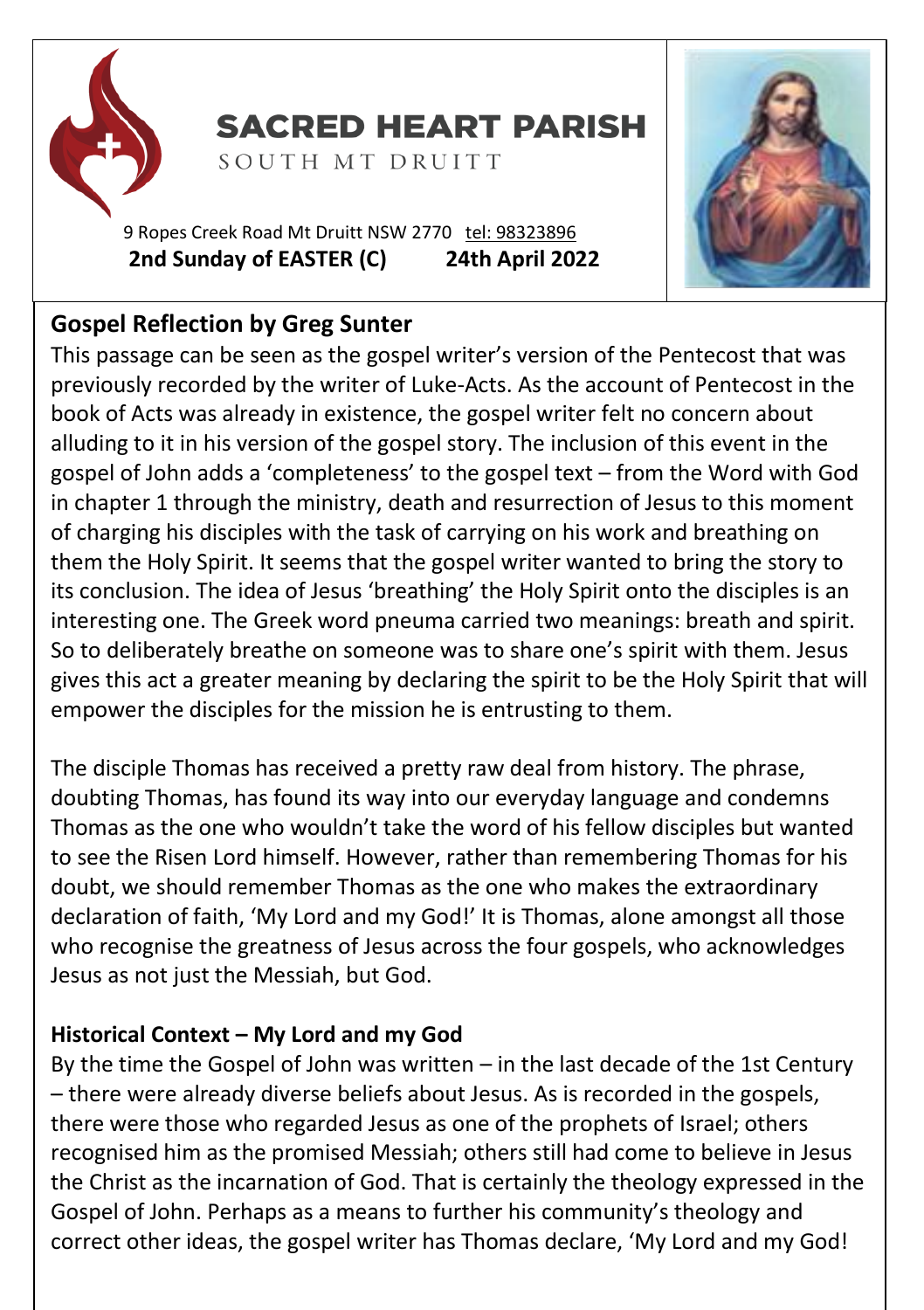| <b>Sunday Masses</b>                                                   | <b>Saturday</b> |                                          |                           | 6.00 pm 2 <sup>nd</sup> Sunday Easter (C)  |                        |  |  |
|------------------------------------------------------------------------|-----------------|------------------------------------------|---------------------------|--------------------------------------------|------------------------|--|--|
|                                                                        | <b>Sunday</b>   | 7.30 am & 9.00am:                        |                           |                                            |                        |  |  |
| <b>Weekday Masses &amp; Communion Services</b>                         |                 |                                          |                           |                                            |                        |  |  |
|                                                                        | Monday          | 9.10 am Anzac Day Mass                   |                           |                                            |                        |  |  |
|                                                                        | Tuesday         | 9.10 am St Mark                          |                           |                                            |                        |  |  |
|                                                                        | Wednesday       |                                          |                           | 7.00pm Wed 2nd Week of Easter              |                        |  |  |
|                                                                        | Thursday        | 9.10am St Peter Chanel                   |                           |                                            |                        |  |  |
|                                                                        | Friday          |                                          |                           | 9.10am St Catherine of Sienna              |                        |  |  |
|                                                                        | Saturday        |                                          |                           | 6.00pm Sat 2 <sup>nd</sup> Easter Saturday |                        |  |  |
| <b>Confessions</b>                                                     | Saturday:       |                                          |                           | 5.00pm Fr. Florito Apalias                 |                        |  |  |
|                                                                        |                 |                                          |                           |                                            |                        |  |  |
| <b>Pastoral Director:</b><br><b>Deacon Roderick Pirotta</b>            |                 |                                          |                           |                                            |                        |  |  |
| <b>Resident Priest:</b><br><b>Fr Florito Apalias</b>                   |                 |                                          |                           |                                            |                        |  |  |
| <b>Parish Chairperson:</b><br><b>Mark Buhagiar</b>                     |                 |                                          |                           |                                            |                        |  |  |
| 22 Ropes Creek Rd, Mt. Druitt<br><b>Church Office:</b><br>Ph: 98323896 |                 |                                          |                           |                                            |                        |  |  |
| Email:                                                                 |                 |                                          |                           | mountdruittsouth@parracatholic.org         |                        |  |  |
| <b>Website:</b>                                                        |                 |                                          |                           | https://southmountdruitt.org.au            |                        |  |  |
| <b>Baptisms &amp; Weddings:</b>                                        |                 | By arrangement                           |                           |                                            |                        |  |  |
|                                                                        |                 |                                          |                           |                                            |                        |  |  |
| <b>Br Antonio Carlos</b>                                               |                 |                                          |                           |                                            |                        |  |  |
|                                                                        |                 |                                          |                           |                                            |                        |  |  |
| <b>Esquillon</b> is seeking<br><b>Acome</b>                            |                 |                                          |                           |                                            |                        |  |  |
| ordination for the                                                     |                 |                                          |                           |                                            |                        |  |  |
| diaconate on May 25, 2022                                              |                 |                                          |                           |                                            |                        |  |  |
| in the Philippines. He will                                            |                 |                                          |                           |                                            |                        |  |  |
| be ordained for the Oblate                                             |                 |                                          |                           |                                            | to our parish, baby    |  |  |
| Apostles of the Two Hearts,                                            |                 | Good Friday Appeal.<br>Total: \$2,678.00 |                           |                                            |                        |  |  |
|                                                                        |                 |                                          |                           | FRED MONITI POLU jr.                       |                        |  |  |
| OATH. Prior to entering                                                |                 |                                          |                           |                                            | who was baptised on    |  |  |
| consecrated life in 2005, he                                           |                 |                                          | <b>Project Compassion</b> |                                            | Easter Sunday - son of |  |  |
| was an active member of                                                |                 | Total: \$1,750.                          |                           | Agnes and Montini.                         |                        |  |  |
| Sacred Heart parish.                                                   |                 |                                          |                           |                                            |                        |  |  |
|                                                                        |                 |                                          |                           |                                            |                        |  |  |
| <b>Readers</b>                                                         |                 | <b>6.00pm</b>                            |                           | 7.30am                                     | <b>9.00am</b>          |  |  |
| 23rd/24th April                                                        |                 | Edna Gemzon                              |                           | J. Mendes                                  | Mark Buhagiar          |  |  |
| 2 <sup>nd</sup> Sunday of Easter                                       |                 | Jeric Salazar                            |                           | <b>Annette Wiggins</b>                     | Herbie Cruz.           |  |  |

| $30^{th}/1^{st}$ May             | Luisito Villapan         | Grace Bondoc     | Aloysius Wong |
|----------------------------------|--------------------------|------------------|---------------|
| 3 <sup>rd</sup> Sunday of Easter | Herminia Villarica       | Jerome D'Rosario | Matthias Wong |
| $7th/8th$ May                    | Pio Vergara              | Nathan McKenzie  | Mary Zore     |
| 4 <sup>th</sup> Sunday of Easter | <b>Shirley Fernandez</b> | Elijah Merjudio  | Fadi Antown   |

**Entrance Antiphon:** Like newborn infants, you must long for the pure, spiritual milk, that in him you may grow to salvation, alleluia.

**Psalm**: Give thanks to the Lord for he is good, his love is everlasting.

**Gospel Acclamation**: You believe in me, Thomas, because you have seen me; happy those who have not seen me, but still believe!

**Communion Antiphon:** Bring your hand and feel the place of the nails, and do not be unbelieving but believing, alleluia.